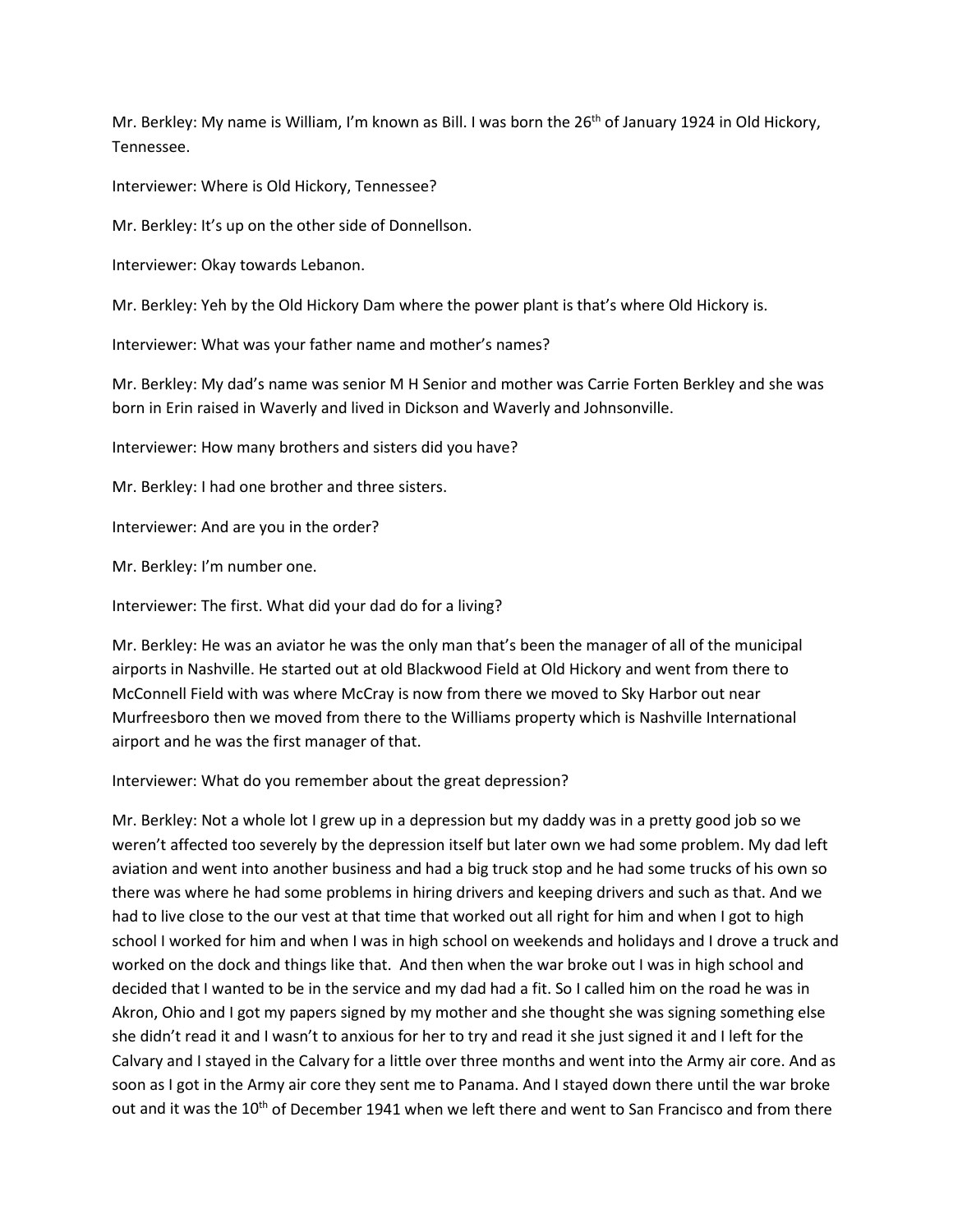to Honolulu and landed in Honolulu the  $21<sup>st</sup>$  day of December 1941. Stayed there for the first part seven months then came back to the United States and went back overseas the second time I was in Gordon Canal the second time hauling patients out of there away from the front. And I came back to the United States and went to B27 Flight Engineer School at Brimming ton, Washington and graduated in class 6A and from there went back overseas but when I got to Honolulu because I had already been overseas twice they pulled me off of the ship and left me in Honolulu and then air training air transport command and there I was back again flying all types of aircraft old ones flying new ones down under the combat zone and bringing back the worriers and the old ones that were worn out back to Honolulu and they would then fly them on into the United States for repair. And then on the 21<sup>st</sup> of November 1945 I went to I was transferred back to the United States where I was discharged on the 5<sup>th</sup> day of December 1945. So that's a thumb nail sketch of part of my history from 41 to 45. It was a pretty tough time of my life but as I look back over it I enjoy every bit of it I guess. We had some pretty rough times I had malaria that was the reason I was sent back the first time to the United States. Then when I went back we flew in to Guam and all around the Solomon's and through that way and I went to Australia took a brand new B24 down there and on the way back off of the coast of New Ginny we lost two engines on the B24 and I had to ditch at sea and we had some hitchhikers' on the airplane and they was coming back from Australia on their way to the United States and they were catching a ride by air wherever they could. And four of them were lost at sea and three of us or five of us were rescued and the rest of them died on board the raft while we were at sea. We stayed on the life raft for six nights and seven days and we were rescued by the America Calvary division in New Ginny at that time we had eaten what we could we had raw seagull and raw fish and when we got on land with the America Calvary division they wouldn't let us have anything to eat but bullion. They said our stomachs wouldn't take food or anything so we ate bullion until they thought we were well enough to eat and then we came on back to the United States. Three of us at that time the other two I don't know where they went, someplace else. And that's when I was enrolled in B29 flight engineer school. And that was the big bomber when it first came out flight engineers were that was a new occupation for airmen at that time panel operators they called them work on the B29 the light engineer. And that was my career for 23 years a flight engineer. Till I retired from the United States air force n 1966. Can I answer some questions for you?

#### Interviewer: What do you think about FDR?

Mr. Berkley: FDR was a pretty sharp individual he had a lot he was a Politian and he knew how to handle the Congress do those things that he need to do at that time. But I think some of the things he did as far as Churchill was concerned I mean well Churchill too Stalin he gave too much to Stalin which was perpetration of the Cold War that we had to contend with for so many years. If he hadn't been so liberal with the communist we wouldn't have had as much problem with the Cold War we did which was a long war.

Interviewer: What did you think about any of his New Deal programs he was doing or was anybody in your family involved in any of them?

Mr. Berkley: No but I do know WPA and so forth there were a lot of people out of work everywhere and that was a way to put people back to work. And he came out with the wage an hour law which was a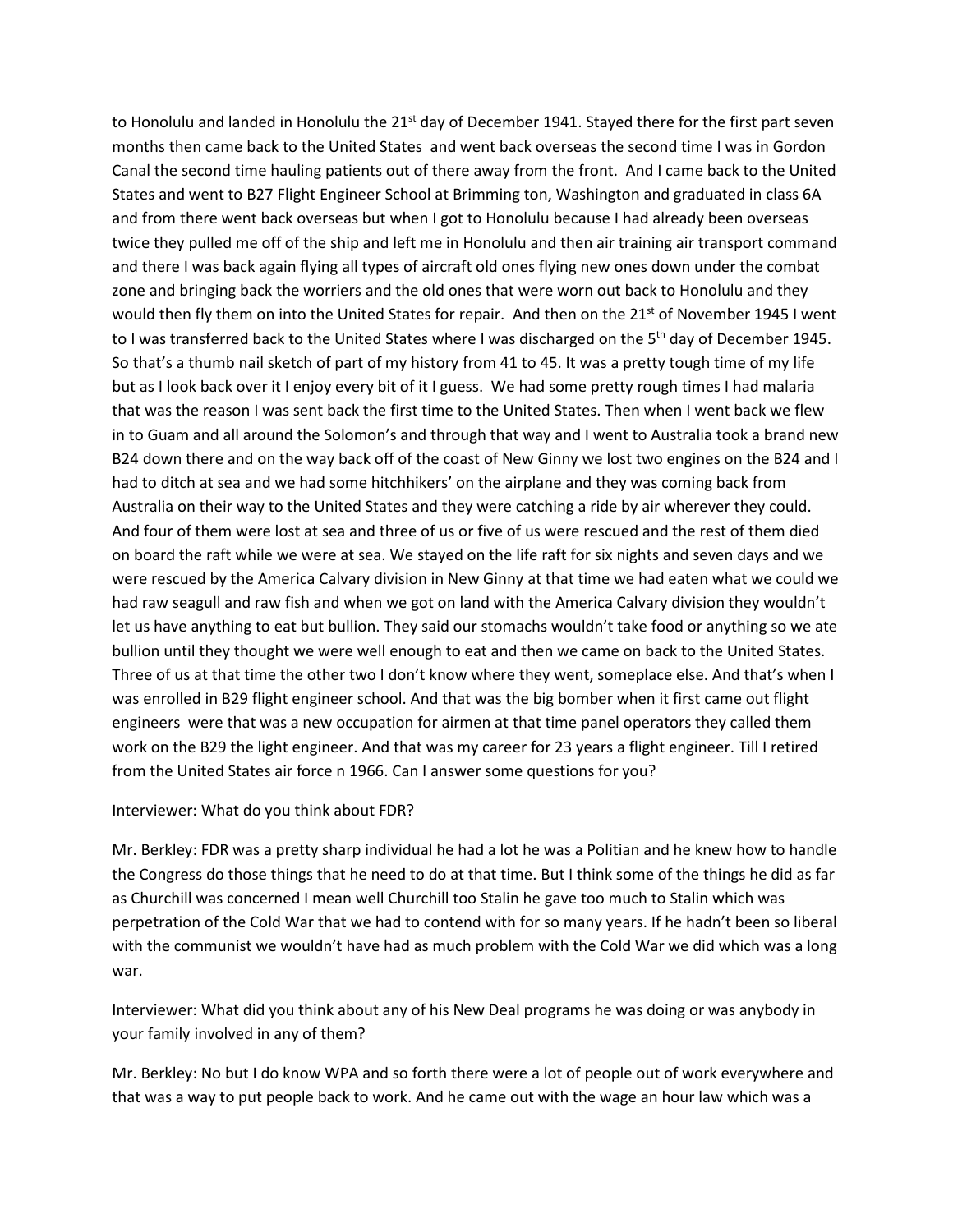quarter an hour minimum wage you worked 44 hours and got \$12 and a half he also took social security out of that. And that was \$12 and a half and social security was twelve and a half cents and they took out of your pay and your employer matched that twelve and a half cents for social security. And that started in 1940. Then WPA built a lot of parks and bridges and other things like that putting men to work and that was enough for them to feed their family and get their families back to a life not of easy but better than what they had been used to. Which was sometimes the food lines and they called them soup kitchens and bread lines and that New Deal worked pretty good for the United States population as a whole until the war broke out and then that dropped off and things really went to a good deal because men that had been making \$25 a week began to make 50 and 75 dollars a week and that really helped they helped they helped the war effort and helped out economy. So our gross national product picked up tremendously during the war years even though they were not happy about not having gasoline which at that time cost 13 to 14 cents a gallon as opposed to what we pay for it now. They had rationing for shoes rationing for sugar I don't know much about that cause I was overseas during much of that rationing. I think they rationed meat and I don't know what else but they had stamps for a particular thing and I think they had cards for other like shoes I don't know if they got cards for that or what but I was in San Francisco and I kept seeing all of the automobiles had down in the corner of their windshield had A, B or C and none of us knew what that was until we talked to some of the people and they told us that was their gas ration so if they had an A they could get so many gallons a B they could get so many more and C they could get so many more than that or vice versa I don't know exactly how that worked. That's about all I know about gas ration.

Interviewer: Do you remember seeing any major shortages during the depression? Trying to find things and stuff like that?

Mr. Berkley: Oh most everything was short during the depression everything not we lived pretty good cause my dad worked for the city of Nashville at that time he was the airport manager and but everything was in short no one had an abundance of anything during that depression. The farmers ate better than anyone else but they didn't do too well themselves cause they couldn't sell their food cause nobody had any money to buy it. And produce was that's when the government started crop hoarders I think they called it here in Joelton was a tobacco crop and each tobacco farmer was allotted so many acres to grow tobacco for market and that's all they could grow. Now other things corn and produce and other things like that had other restrictions on them and I don't know what that was but these are some of the things I found out after I got back from overseas. We lived on a minimum wage then. When I first went in the service I made \$21 a month. And out of that I had to buy insurance I had to buy canteen chips, theatre chips and laundry, laundry was \$1.35 a month and we could turn in laundry once a week and I think we turned in 25 pieces of laundry 26 pieces and socks one a pair was two and that made two of your 26 and you had underclothes you had to wash yourself cause you had so many t-shirts you could use laundry shirts we had then so many pairs of shorts and trousers khaki shirts each one was one and our fatigues work coveralls and our two piece fatigues were part of the 26. So then our canteen chips we could go to the movie I think we got five chips which was five movies we could go see on base and then we had the canteen chips I forgot how many that was we could get so many packages of cigarettes a month then we had to buy sacks of tobacco to roll our own cause you couldn't have table made for the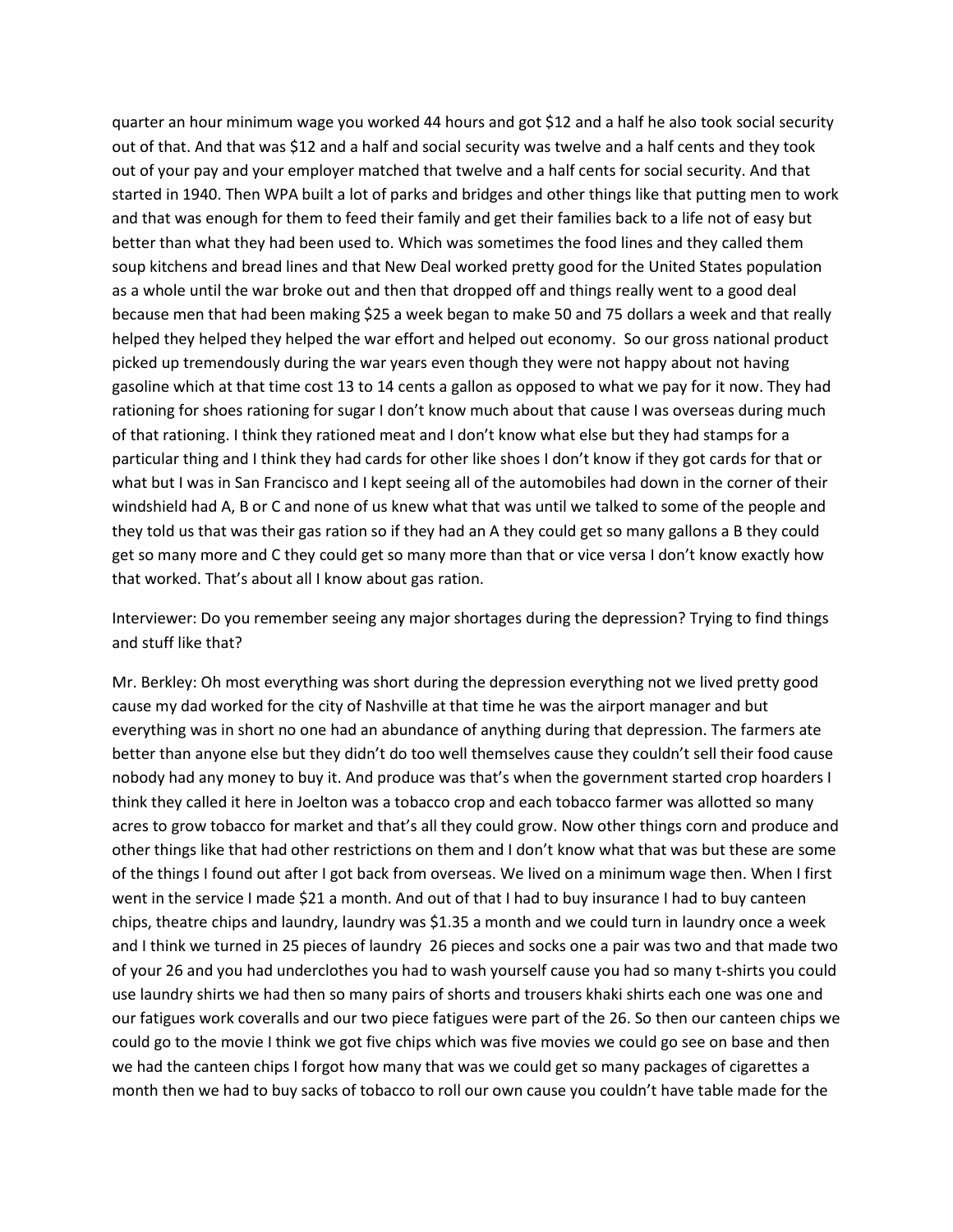full month and that left you when your canteen chips and your insurance and your laundry and so forth that left a man making \$21 a month about \$9.25 a month for his personal life. That's to buy toothpaste and shaving cream and razor blades and things like that. Of course you got a reduced price in the PX you know. That's the way those things ran.

Interviewer: Before you went in the war and you were living with your parents did you have like electricity and running water?

Mr. Berkley: Where I lived we did but I lived on Riverside Drive known as Memorial Drive or Double Drive in East Nashville and it was a divided roadway and the streets off of Riverside Drive were unpaved. Those that were unpaved didn't have water or didn't have light didn't have telephone but those on the paved street generally speaking had water, lights and telephone and it was kind of funny because the man that lived on the street beside of our house which was about 200 feet or four lots down from our house lived three houses down on that street they put in electricity and when they did they hung one wire from the ceiling in the center of the ceiling in the room and put a bare bulb on it those people in that house wouldn't take a bath in the room where the naked light bulb was because they were afraid that it would injure their health the rays from the light bulb would injure them someway. So they didn't particularly care they didn't take a bath at night at all they only took a bath during the day. If they took one and they had to draw the water from the well and they had to heat the water on the stove to fill the washtub to take a bath in and that was about I guess we were about five miles from the court house in downtown Nashville no we weren't that far we were about three and half or four miles from downtown Nashville. TVA hadn't gotten a good foothold at that time.

## Interviewer: Did you have a radio?

Mr. Berkley: Yes we had a radio. We had a radio that was called a Chrystal Set and my daddy took the Chrystal Set out on the front porch every Saturday night and turned it as high as he could turn it so the people in the neighborhood could hear the Grand Ole Opry. Then it was a long time before everybody got radios it became an electric radio then before that they had battery sets and we listened to such things as Amos & Andy and Fiddle McGee and Marley and I don't know those were some of the things we listened to.

## Interviewer: Did you ever listen to any of FDR's fireside chats?

Mr. Berkley: Oh yeh we heard some of them but most of his fireside chats were delivered during the war now there was some before that. But after the war we of course didn't hear any had them before the war.

Interviewer: Did you join the Army Air Core before Pearl Harbor or after Pearl Harbor?

## Mr. Berkley: Before

Interviewer: So when you signed up for the Army Air Core where did you go to sign up for it?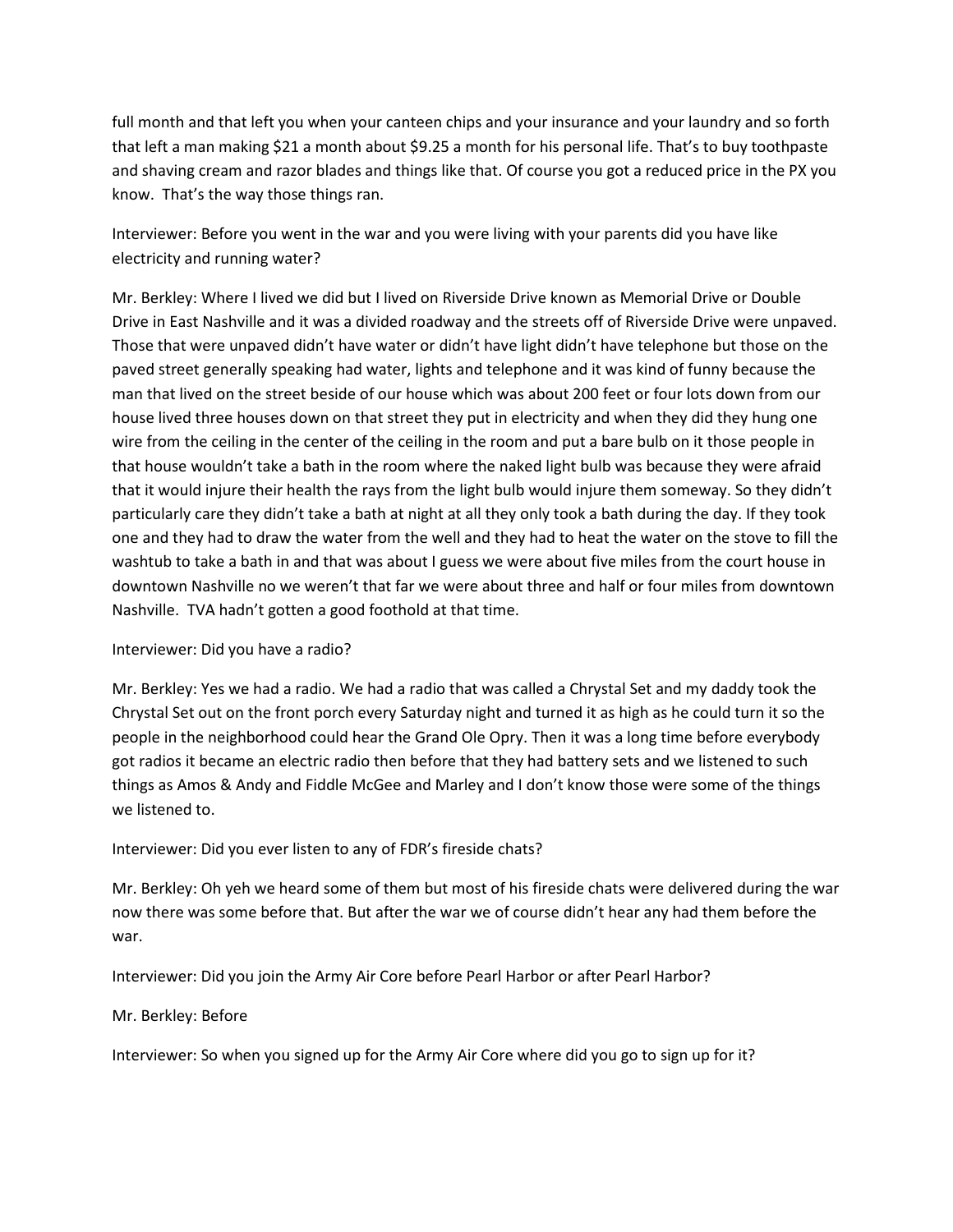I signed up first in the Calvary I went down town Nashville and the old Federal Court Building across the street from Ewing Paul High School I signed up there and I went in one day at about 9 o'clock in the morning and got everything squared away and I think it was about 3 o'clock in the afternoon they put me on a train and sent me to Fort Overthough, Georgia. And there they swore me in and put me in basic training and told me that I was in the Calvary.

# Interviewer: Did you do basic training at Fort Overthough?

Mr. Berkley: We didn't call it basic training then we called it recruit drill. And of course there was a lot of draftees that were coming in and the National Guard had been constricted and there was a song that had came out called I'll be back in a year little darling and they were going to come in for training and then they were going to come back home and wait until the war broke out and then they would be in the service but that didn't happen they went for the year and during that year the war broke out so they got caught with a little extra time. They were National Guard Troops.

# Interviewer: What made you go from Calvary to the Air Core?

Mr. Berkley: Well I had a lieutenant that was not much older that I was he didn't look like he was much older than I was and he had a big mouth and he really exercised his authority as a second lieutenant and he kept telling me that I was going to get to ride a horse and the was the reason I went in the Calvary. But it never came about all I had to do was carry horses and clean up after them and feed them and that was my job mostly and drill and we were transferred from Fort Overthough to Fort Seal, Oklahoma. And that's when we got to Fort Seal I saw a sign that said you could transfer from the Army I mean from the Calvary to the Army Air Core and I said okay that's where I want to go and I told that first clerk in the order room to put my name on that list. And the lieutenant found out about it but it was too late and he got upset because I sneaked off from them but that was the best move I ever made. One of them.

Interviewer: Would rather clean up after airplanes than horses.

Mr. Berkley: Absolutely. That's what I did I worked n airplanes and I worked on General Frank Andrews crew for a little bit down in Panama in Albrook Field and he left to go to Europe and was going to take over the European Theatre and on his way back to the United States he was killed in Iceland but we were still in Panama as part of the crew in headquarter and headquarters and we were kind of casual so we worked for the medic core we kept the airplanes flying for them. Then we were put in the casual pool and that's when we went to Can Francisco and then to Honolulu.

Interviewer: Where were you when you heard about Pearl Harbor being bombed?

Mr. Berkley: I was in Panama Albrook Field and that particular morning we had been to the mess hall and came back to the barracks and headquarters called us out for roll call and so on and so forth which was unusual they didn't do that and that's when he told us the war had broken out. That's how we found that out. It was about 9 o'clock in the morning when we found it out.

Interview: What did you think about it?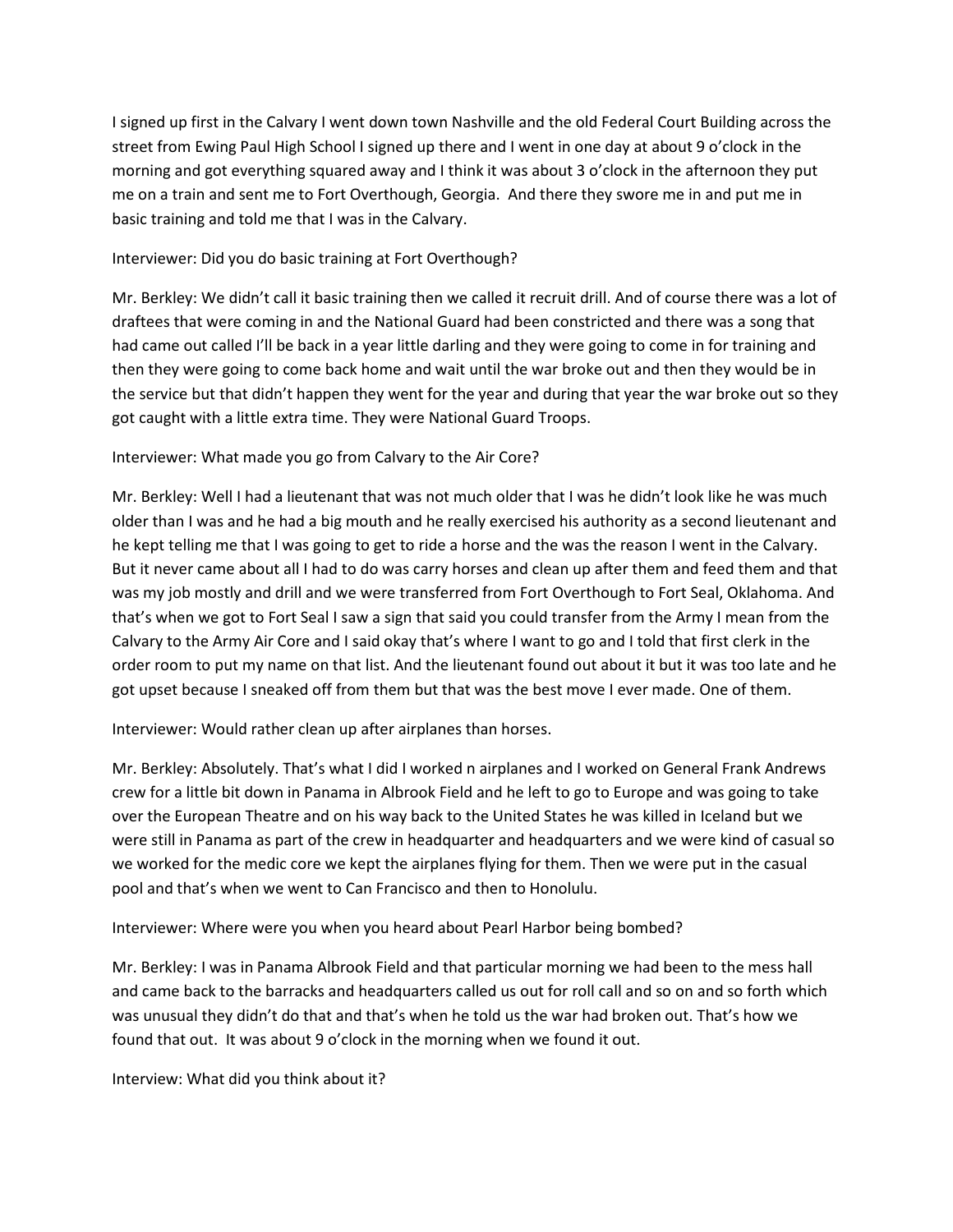Mr. Berkley: What did I think about it? Well I was glad I was in the service if I hadn't have been I would have immediately became a soldier of one description or another but I was glad I was where I was.

Interviewer: What do you think about the Japanese?

Mr. Berkley: What do I think about them? I'm not very politically correct.

Interviewer: That's fine I'm not expecting you to be I want to know how you felt.

Mr. Berkley: And I don't patricianly care for the Japanese and I've been there for a long long time after the war. I went back and then during Korea and in Japan. We worked between Japan and Korea for two years. And I didn't like them then and since that time I still haven't trusted no Orientals. That is the way I feel about them and that's not politically correct and I understand that but I feel like I have the privilege of having my own feeling and not being controlled by the government or anybody else for that matter.

Interviewer: Is that the reason why you went to San Francisco because they bombed Pearl Harbor and you they were sending you to the Pacific?

Mr. Berkley: Yeh they were transferring us from Panama to Honolulu to Ikan Field is where I went.

Interviewer: I know where that is I've been there.

Mr. Berkley: Oh have you? Well we went directly to Ikan Field from Hamilton Field California. That's right in the center of California just across the Golden Gate Bridge. From across the bay and we left there and went to Honolulu and I stayed there seven months.

Interviewer: Did they give you any kind of additional training or anything? When you went to San Francisco and Honolulu did they give you any more kind of training?

Mr. Berkley: No when we got to Honolulu then we began to get some training but we trained in Panama we had recognition training and most of those of us see I had been more or less in aviation all my life an airplane wasn't a stranger to me. And when I got down there I worked on airplanes and was an aircraft mechanic and when I got to Honolulu that was the job I was doing there an aircraft mechanic that's when I began to fly. Was when I went to Honolulu I was flying on B17s. Out into the Pacific on bomb runs and sub chasing and all that sort of stud.

## Interviewer: What was your position on the aircraft on the B17?

Mr. Berkley: Flight engineer crew chief and we had of course when I was on the ground I worked on the airplane and when I was in flight I monitored all the engines to see that everything was working right that we had enough fuel and if we had fuel in one tank and not another I had to transfer fuel from one tank to another and that was the way we operated.

Interviewer: What kind of things did you bomb?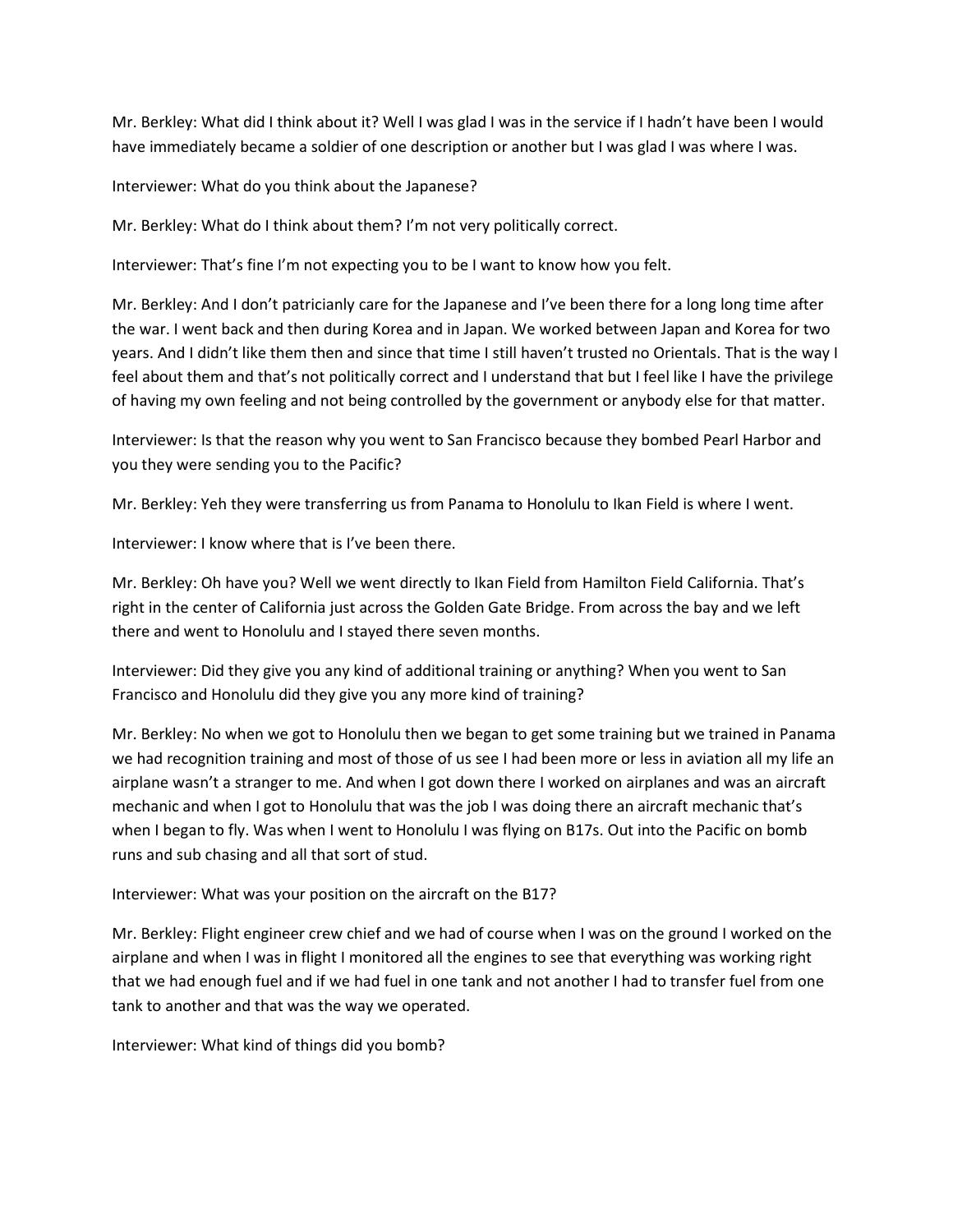Mr. Berkley: Well we bombed some cargo ships we bombed at submarines I don't know if we got any or not. We flew down to Johnson Island and flew out of Johnson Island we were more or less on patrol for Honolulu.

### Interviewer: Make sure no more surprise attacks?

Mr. Berkley: Yeh right that was part of it. So we had it wasn't so much a vacation land then. We worked pretty hard during that time. Then I came back to the United States.

## Interviewer: Is that when you got malaria?

Mr. Berkley: Yeh and when I went back I went back with the air transport command with is ATC and at that time and then I flew all over the pacific we delivered cargo ammunition we picked up wounded patients and brought them back. Then after I got off of the life raft and came back to the United States I went into the B29s and then I got on B29s and got on B29s and got pulled off the shipment at John Rogers Airport Naval air base we transported all the airplanes that was the intermediate point between the United States and down under the far east. We'd send airplanes to Guam to Saipan to Tinian to we sent B24 to all those places to all throughout the Pacific to the Solomon's then later on we sent them to the Philippians and in the Philippians we took cover and then we hauled a lot of the prisoners' out of the Philippians and back to the United States. And that was our job then my main job was if a B29 came through Honolulu the crew we did an inspection there at that station on the airplane and they would be there some 24 hours maybe 36 hours when they got there most of them we had a beach there called Key high Beach and those guys would go out on Key high Beach and swim in the Pacific and they didn't protect themselves and got sun burned and they were really in trouble cause the flight engineer if you were one of the ones that got sunburn I had to take his place on that airplane and go to Guam, Tinian or wherever it was going then I would get on another airplane and come back and they would replace him or they'd out him in a hospital and let him get well then they would send him back but it was always court marshal one way or another for having gotten sunburned. That was destruction of government property.

Interviewer: I've heard that before you couldn't get tattoos because it was destruction of government property. What was your typical day like just any one of your times you were overseas what would you do from the time you got up until the time you went to bed?

Mr. Berkley: Well it would depend on what time I went to bed most generally. I would get up and go to the engineering office which was the office that had all of the records of all of the airplanes in our operation our squadron and I reported to duty there and most of the time I was the crew chief on an airplane and that airplane was the one I was responsible for the maintenance on it and so forth. Then we'd do gunnery training sometimes I didn't like to ride in the top turn I had a co-pilot with me to be in that top turn so I rode in the co-pilot's seat most of the time. But when we were on the ground we pulled inspections on the airplane we kept the airplane clean we did what we had to make that airplane airworthy. And then we would fly it.

Interviewer: And you'd just get home anytime or the next day.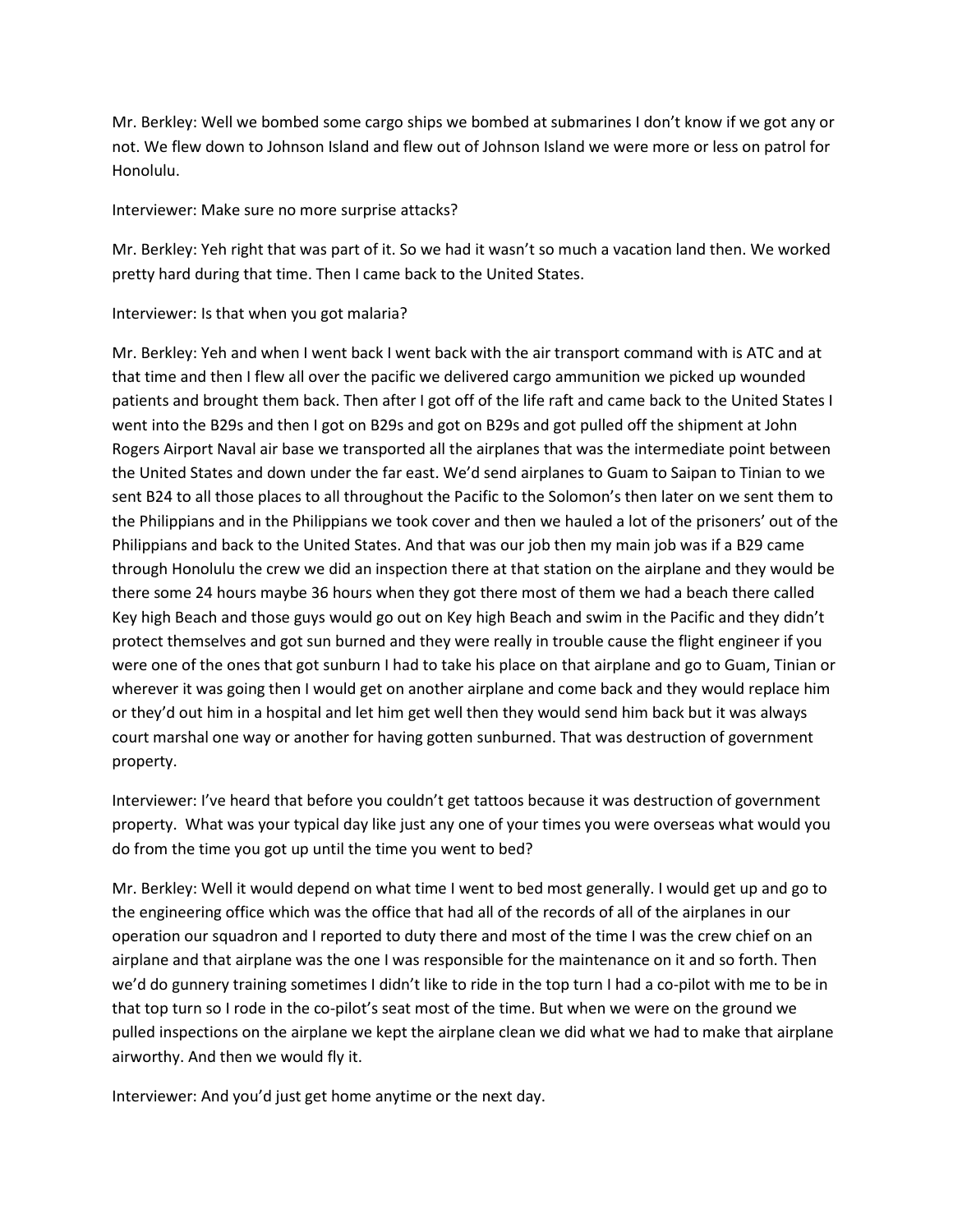#### Mr. Berkley: Whenever.

### Interviewer: What kind of recreation activities did you have?

Mr. Berkley: Most generally we would have well we had baseball games but I didn't play baseball until the last time I went overseas then I did. At first we had we would go deep sea fishing that was one of the activities. We had a lot of USO shows over there see those in the evenings and at night. Then we went swimming a lot at Key high Beach right off the base there between what is not the international airport and Hickam Field and those were generally the things we did. We didn't go downtown very much, seldom did you ever go to Honolulu because it was so full of personnel the Navy the Marines the Army all those people were in Honolulu and they'd come in there on those ships in Honolulu Harbor even when they land in Pearl Harbor they went into Honolulu and it was so crowded with GIs that those of us that were stationed there just generally stayed away from there. We could do what we wanted to do generally on the base. We could go to the movie and such things as that play ball but there wasn't much time for that.

Interviewer: Did you ever have fear of being attacked did you ever have air drills and stuff like that?

Mr. Berkley: Oh yeh we had we always had blackouts all of the time if there was an unusual aircraft in the area somewhere they think that's the same thing that happened again that happened at the first. We took our light bulbs and painted them black and put a cross in the end of the light bulb so we could get that much light out of it and we could see by that what we needed to see during a blackout. If it was a total blackout we turned everything off we didn't have any lights at all and there were a lot of them. But we weren't ever really we weren't ever really in danger of being attacked anymore like they were on the 7<sup>th</sup> of December.

#### Interviewer: Did you write letters?

Mr. Berkley: Oh yes we wrote letters I had two sisters at home that I wrote letters to and I wrote letters to my mother and to the family and that was the way we spent some of our time you had to watch what you write because one of the duties of a new second lieutenant was to sensor the mail so if he saw something in there he didn't know what it was he cut it out. I don't know what we could have said in a letter that would need to be censored at that time security was at a maximum so they did all of those things.

#### Interviewer: Did you receive any care packages?

Mr. Berkley: No we didn't know anything about care packages then I'd get packages every now and then from my mother she would send me some cookies or something like that. Once in a while she would send me a five dollar bill that was great. Then I could go have a day or to that I wasn't used to having. Beer costs a nickel. We'd have one or two beers on my five dollars and it would last a week or two. I wouldn't have to spend my canteen chips and things then see. It wasn't a terrible life until you got down in the islands then it was it was terrible down in the Solomon's and Gouda Canal the Philippians all of those places were drudgery and terrible activities they were under constant enemy fire there in those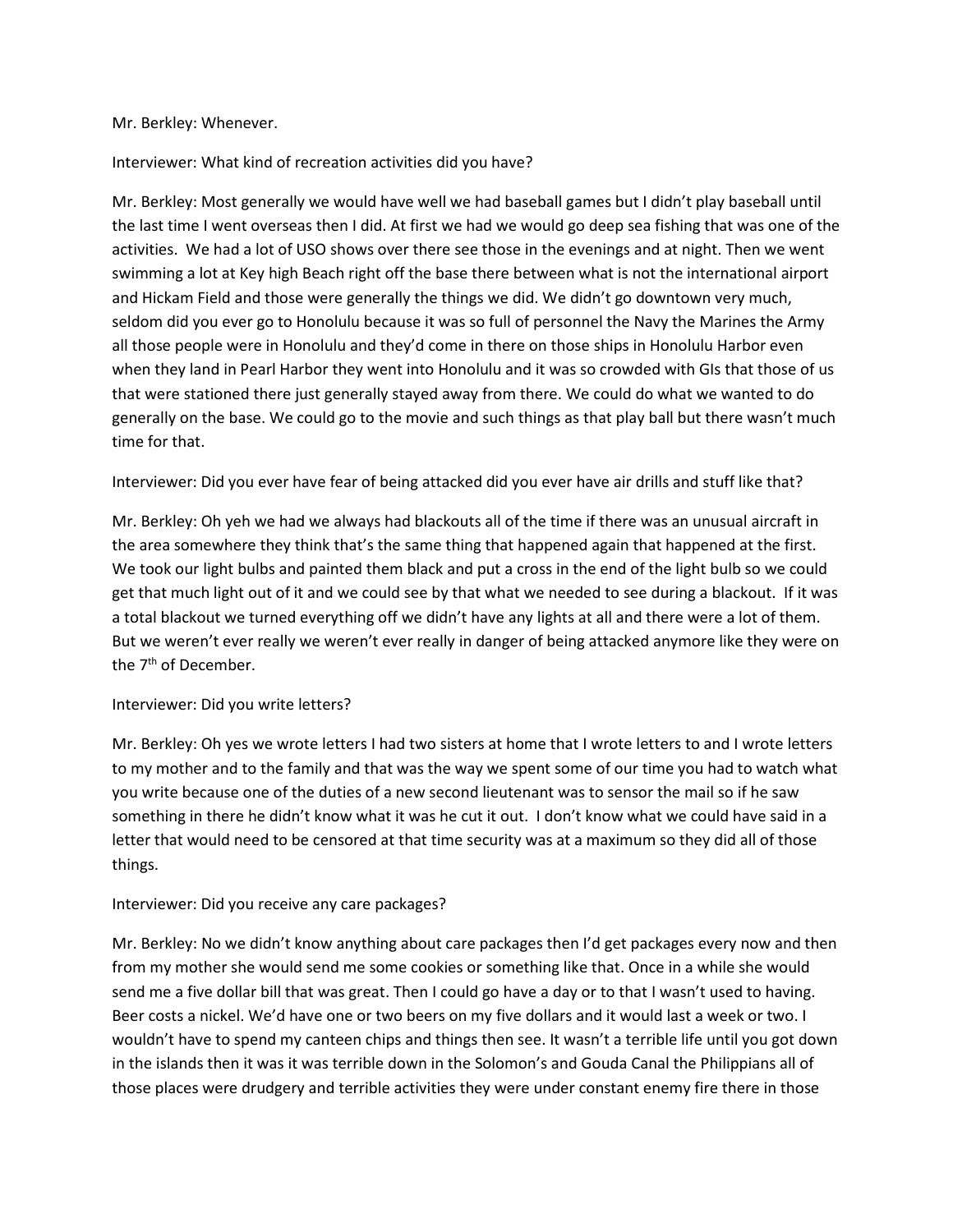areas it rains almost every day. In Gouda Canal they had two airports there one was Anderson Field and the other was Carnie Field and they had fighter and bombers there and we would fly in cargo to them which wag generally ammunition and sea rations generally. And then we'd send in part aircraft parts truck parts whatever the occasion may be we would take that in to them. And that was the gist of our part of the war we were in those areas under constant surveillance from the enemy they knew where we were and we generally knew where they were most of the time. So the fighters the Marines were in Gouda Canal and had a bunch of Marine ground troops there and of course the Marine and Navy fighters were in there, aircraft. And there were some bombers there then we when I went back over there the second time things had gotten a lot bigger a lot more fighters and bombers cargo aircraft American's were flying in and out of those places boats were going in ships loaded with troops and escorts destroyer escorts destroyer battle ships were all over the Pacific it seemed like. Then in and around Honolulu we had air sea rescue and we called it rescue then and they would go out and hunt for the people that went down at sea. On emission that I was on this was in 1944 I think it was 44 General Harmon was lost at sea and we went out to hunt for him and the longest flight I had ever made at that time was 18 hours and at that time that particular search mission that we went we were flying an OA10 that was a Canadian build amphibious type airplane and it would fly forever and we flew 18 straight hours just circling particular areas looking for General Harmon. I believe that was in 19 the last of 44 or first of 45 but it was a long flight.

Interviewer: Did you find him?

Mr. Berkley: No he never was found to my knowledge he never was found.

Interviewer: Was the only time you ever crashed was the time you ended up in the ocean was that the only time you ever had a crash or bad landing?

Mr. Berkley: No but that wasn't during WWII.

Interviewer: When you ended up in the ocean that wasn't during WWII?

Mr. Berkley: Yeh that was during WWII. I've been in some accidents after WWII and I was in some too where the landing gear folded or something like that on a touchdown. But it wasn't and extreme emergency it was an extreme emergency but it wasn't anything where anyone got hurt.

Interviewer: On that incident when you ended up in the ocean where were you coming from where were you going to.

Mr. Berkley: In Australia and we would end up back at John Rogers Hickam Field sent the airplane on to the United States to be repaired and it had been down there and had flown several missions in that area. And they had gone in to I can't remember the name of that place there in Australia I guess they went down there and were being transferred in we took another airplane down to replace the airplane that they had been flying down there and brought that back to the United states and then in 45 when all of the B29s and B24s were in Guam and Tinian and South Han where they would fly the daylights out of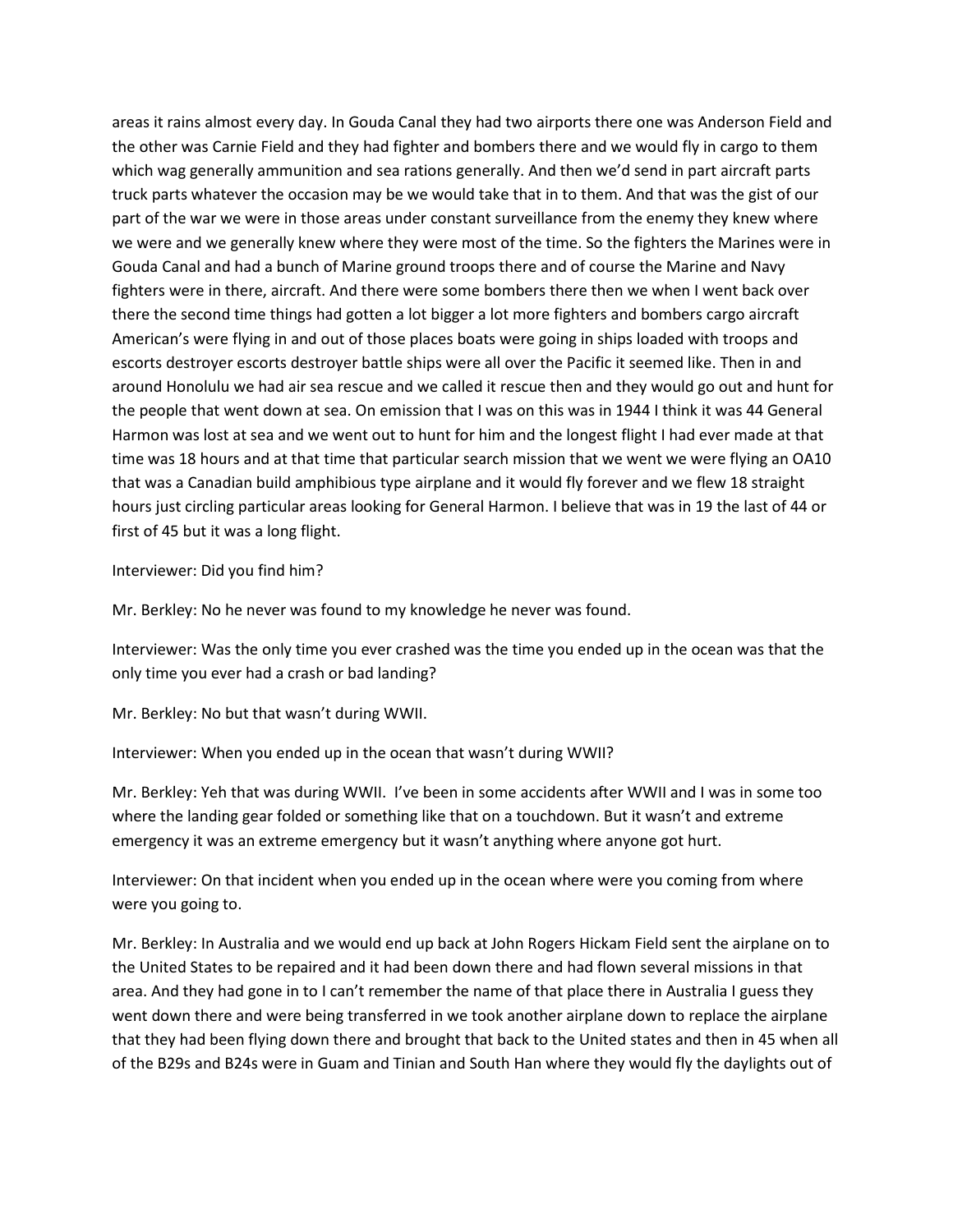those airplanes they'd get old and wobbly and you'd have to replace the airplane we'd take a new airplane in and pick up the old one and bring it back.

Interviewer: I bet it was scary flying some of those.

Mr. Berkley: No it wasn't it was okay because most of time they were flying out of hours and they made it up for inspection and repair to see if there was anything really wrong with it and we took a bunch of hitchhikers back that were being transferred out of that zone into the United States.

Interviewer: When you ended up in the water you said you had engine trouble?

Mr. Berkley: Yeh two engines went out and we just lost it.

Interviewer: You were in the water for a week?

Mr. Berkley: Six nights and seven days.

Interviewer: Were you scared were you afraid?

Mr. Berkley: Well naturally you get I was more hungry than I was afraid.

Interviewer: Did you worry about the Japanese finding you instead of the Americans?

Mr. Berkley: No but they told us that when they found us when they saw us that if we would have been smart we would have know the seagulls were there and we couldn't have been too far from land of course we couldn't see it. And they couldn't see us from land but we got close enough that they thought we were a submarine so they sent an LST armored LST out to check on us that's when they discovered after they got so close that it was an aircraft and not a submarine.

Interviewer: Send somebody out there to bomb you.

Mr. Berkley: Yeh those things happen but it's all together different now.

Interviewer: What was it like being on that raft for seven days I mean the sun?

Mr. Berkley: It was tough, it was tough you didn't have water all the time like I told you before three of the guys went off of the raft and we think that two of them drank ocean water and that killed them and the other one just died and he probably drank the water too. But the rest of us we caught water in what we could when it would rain and we rationed that and drank what little ewe could. Most of us were in pretty good shape back in those years. I think I was about 20 well I was see I was about 19 or 20 so I was in pretty good shape physically. That's something else we had to do a lot of times we always had PT, physical training just about every day.

Interviewer: Make you run a lot and do pushups?

Mr. Berkley: That was part of it. Side straddle hope I hate a side straddle hop to this day. Of course I can't do it now.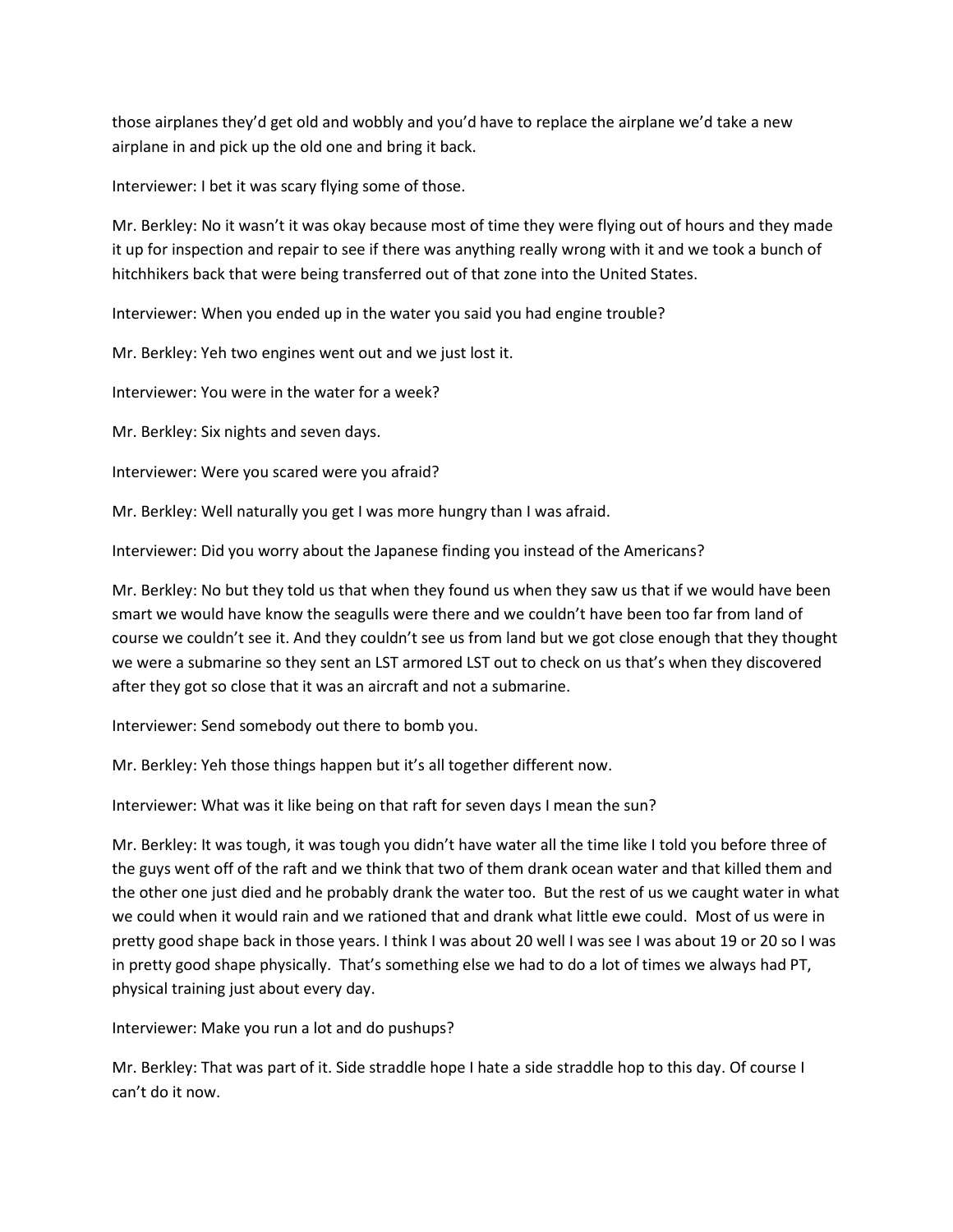Interviewer: Were you ever injured overseas?

Mr. Berkley: No I got sick but I never was injured I got malaria but no injuries. Aw I bumped my elbow and cut my head and such things as that. No particular injuries.

Interviewer: Were you ever in any direct combat where you were fighting fire to fire with Japanese Zeros?

Mr. Berkley: Oh yes we were attacked on numerous occasions when we were on bomb runs. We generally had enough fighter escorts that we generally didn't have too much. We've been under attack many times that's the reason the co-pilot supposed to ride in the top turn so he could shoot at them he'd lug that 50 caliber in that top turn. That tickled me to death cause I didn't like to ride in the top at all. One guy that I didn't envy one little bit was the belly gunner if we had to belly in he was in trouble.

Interviewer: Wheels wouldn't come down.

Mr. Berkley: Yeh that was when he was in trouble.

Interviewer: Were you still in the war when they bombed Japan when they dropped the atomic bomb?

Mr. Berkley: Yeh I was in Honolulu then that was on my third tour the last tour that I made over there. We had all of the B29s went through our station and we inspected them and ran them up ran the engines so we could see there was nothing wrong with them was our main job and the crew that brought it there would come and get on it and go on their way and they'd be there 24 or 36 hours so while they were taking their crew list we'd take care of the airplane service it fuel and all and so forth on it. And we found out about that about three days after it happened I don't know if we got it on the radio or somehow or another we found out they had dropped an atomic bomb then they dropped another one and two or three or four days after they had done it we found out it had been dropped so we were all jubilant when we would out they had already decided that Japan had give in. So we had what they called a points system if you had so much time overseas so much time in the service you got so many points for each one of those things if you ha d ribbon you got so many points for that ribbon if you were married you got so many points for being married if you had a child you get so many points for your child and I believe this was in about May I can't remember exactly when it was but you had to have 65 points before you could come back to the United States gosh you're getting my brain to remembering here. We had I had several appoint I had about 60 points I think but I couldn't come back because I was declared essential I could fly any one of the airplanes that require the flight engineer so they kept me there and I couldn't come home even when no the first points were 85 then they dropped it back to 65 when they dropped it back to 65 I had 60 I think but I had to wait because they declared me essential. And I didn't leave there until November and in November that was when Roosevelt had two Thanksgivings and all of those troops going back and forth across the Pacific in an airplane when I got ready to come home they put me on a boat and sent me back home so I had Thanksgiving on board the boat them when I got to San Pedro Harbor in Los Angeles we went to Riverside California and had another Thanksgiving one of the was Roosevelt's Thanksgiving and the other one was Thanksgiving. So we got some we were fed by German in March Field we were fed by German prisoners' and boy did we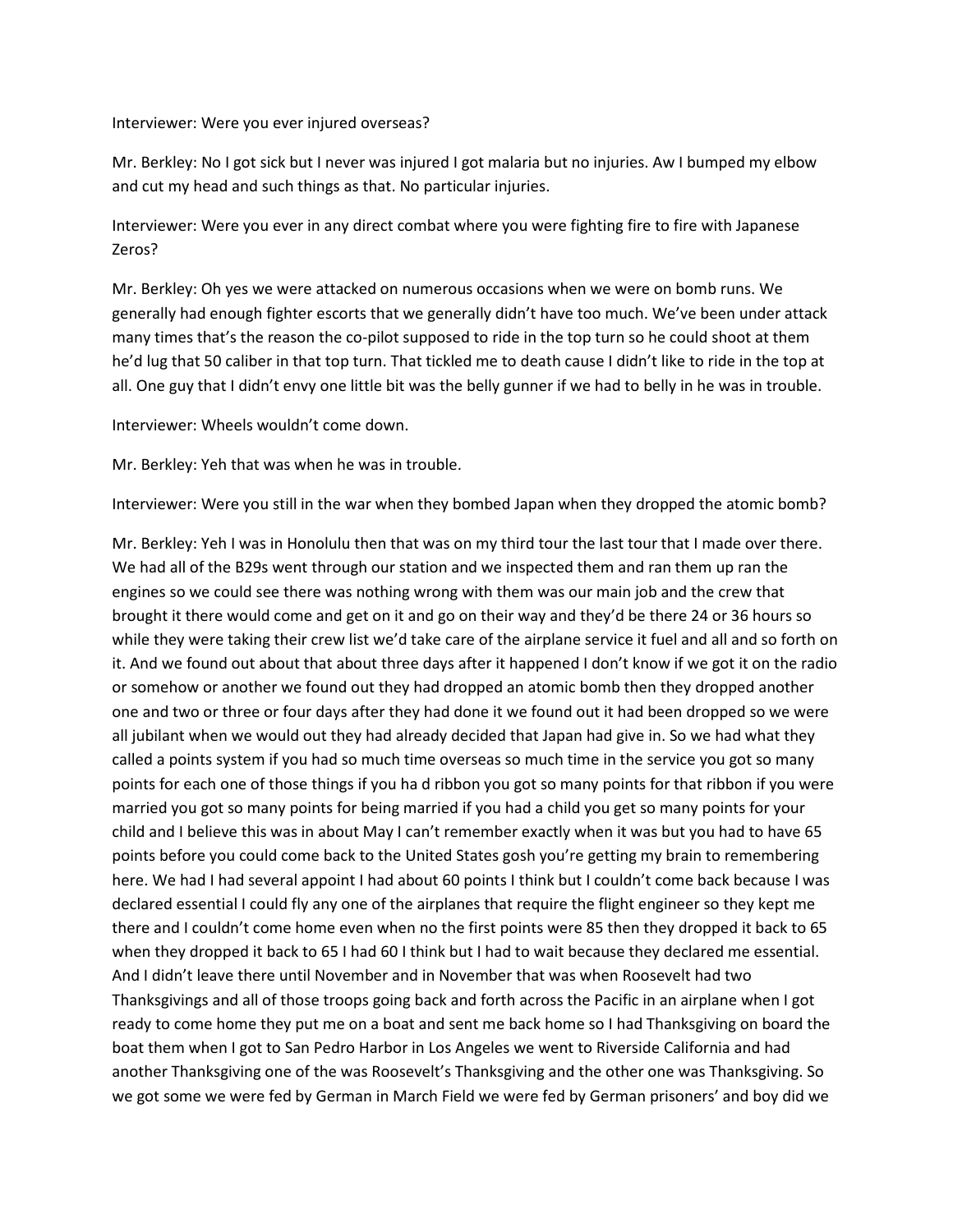eat high on the hog I'm telling you. It was something to remember then we got on a train and had Italian and German prisoners' of the train cooking and feeding and we ate good then and we got to Camp Chappie, Arkansas and that's where I was discharged on the first day of December 1945. And I think I got there on the 28<sup>th</sup> or 29<sup>th</sup> of November and they were really feeding they fed you some good food and the prisoners were taken care of. And they discharged me and I cam e on home but that was some eaten that was good eaten I'm telling you.

Interviewer: It was probably really good after not having so much over sees. Did you have any inclination when they dropped the atomic bomb that they had been planning anything like that at all?

Mr. Berkley: Well we knew something was up cause some of the airplanes cam through that were under extreme security. I was sent out to run airplane up after they had pulled inspection. About every mechanic there were two mechanics on each engine and three mechanics on each airplane and then after they did the inspection there was an MP with each one of those people and when I got ready to get in the airplane to run it up there was an MP that went with me climbed up in the airplane and set there while I ran it up and when I cam e down out of the airplane he was with me until I left the area he stayed with me. We knew there was something up we didn't know what it was. I happened to be cleared for top secret clearance at that time and it was several of the airplanes the same thing happened to and after they dropped the bomb then all of us put our head together and figured well that's what that was. We didn't have any idea what that was to begin with but after it was over hind thoughts told us that was probably what that was all about. We didn't know. Of course they kept us in the dark a lot of times on everything.

## Interviewer: What did you think about Harry Truman?

Mr. Berkley: I think he was a truly honest down to earth good human being and I think that he was pretty smart in a lot of ways. And as far as I'm concerned today they don't have any generals in the Iraq and in that area they are working for congress now congress calls the shots. And you saw that thing on TV yesterday about Rumsfeld being drilled by the Senate Armed Forces Committee there's some people on that Armed Forces Committee that didn't have no business being there, Kennedy and Bird and Clinton have no business what so ever being on that Senate Armed Forces Committee.

Interviewer: Their all anti-war, anti-military.

Mr. Berkley: And they drilled Rumsfeld and as far as I'm concerned if I had the wherefore and so forth to do it I'd bring charges of treason against those three people today. I think that's a deplorable situation for them to act in the manner that they did. We had general back in those days we had Eisenhower and we had Patton and we had Marshall and McArthur and then you asked me about Truman and McArthur served under Truman and McArthur told Truman what he thought should be done and Mr. Truman didn't appreciate that an McArthur was insubordinate with his commanding officer and his commander fired him and he well should have. Cause if I'd have sassed my commander I would have been dealt with severely.

Interviewer: Court marshaled.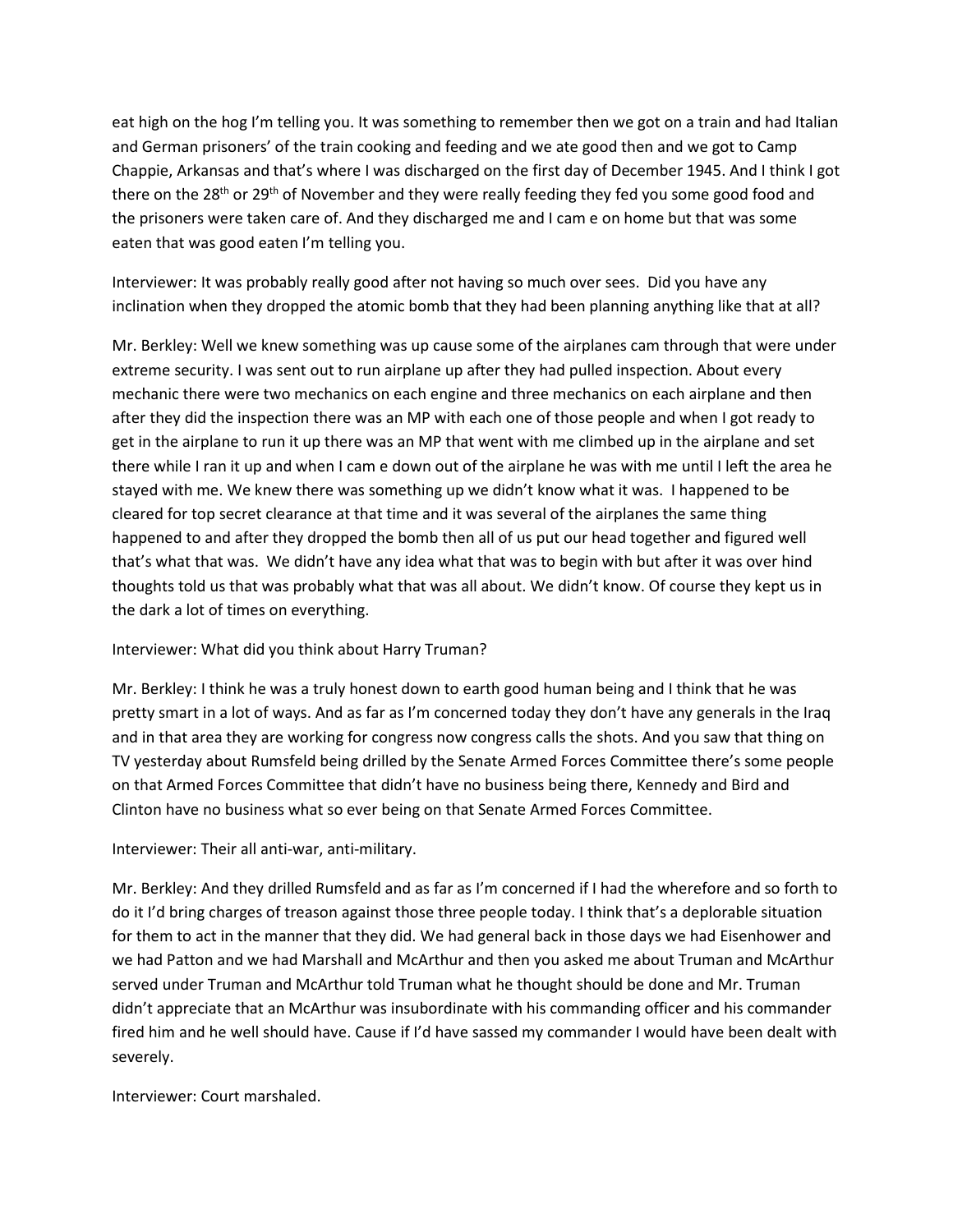Mr. Berkley: Right absolutely court marshaled. So I have a lot of regard respect for Truman.

Interviewer: Is there anything else you would like to tell me about your war experience?

Mr. Berkley: Well I think we've covered it pretty good.

Interviewer: What did you do when you got back from overseas is 1945?

Mr. Berkley: I came back and went to school at Vanderbilt and I worked for my dad. And had a general overhaul and body repair shop out there on Dickerson Pike and I worked there for him as a mechanic to begin with then as a shop foreman the service manager got another job downtown somewhere and that left dad without a service manager and he made me the service manager. And I worked there for him until dad and I got like Truman and McArthur and dad was Truman and I was McArthur and he told me which way to go and I reenlisted I wanted to anyhow. Because I liked the service and I stayed in until the 29<sup>th</sup> of July 1966. And after the war not counting the time I was in Korea and Vietnam and some of the other places we went Cuba, Panama, Fort Cie in Lebanon those were instances that weren't very good but other than that it was a great life we didn't make much money but we had a great life.

# Interviewer: Where were you stationed in Korea?

Mr. Berkley: I was stationed at Ischia, Japan but we worked all over Korea. I was in Wonsan, Kempo, Tadu, and Pusan and all over the places over there we called them numbers then not names. Kempo was J14 and Wonsan was K23 and well all of the cities and bases had a K number that's how we identified them.

Interviewer: What kind of work did you do over in Korea?

Mr. Berkley: We were on C119s and we left Sudan air force base and my airplane was lead ship leaving here on the 27<sup>th</sup> of August 1950 and at 8 o'clock in the morning we was in the air and we went to Japan by way of Castle Air Force Base, Honalu, Guam I think we stopped in Guam and them to Japan then we went on down to the Asheeta. The first drop we made we resupplied Pensaun and then the next things we did was drop the 187<sup>th</sup> regimen combat team. We were the only people that dropped the 187<sup>th</sup> the C119s were and they were made up partially from Fort Campbell. And we dropped them on the Subton and the Sunchon and Munchinee those were the drops we dropped the  $187<sup>th</sup>$  combat team in Korea. But our main base was Ischia that's where we did all of our maintenance and service and loaded and unload the airplanes there. Well we unloaded the airplanes in Korea but we picked up passengers' out of Korea and brought them back a lot of times we brought back body bags to a what was the name of that place I forgotten now the name of the place we dropped the body bags but Tokyoka was one place sometimes and sometimes we dropped them at Ischia. And they were taken to Cody, Japan I think that's where the mortuary was for Japan or something like that I don't know. But that's what we did in Korea. And in we were the 314<sup>th</sup> true carrier group stationed at Zoo Air force Base that was sent to Korea on 60 days TDY. The first ones that came back I was the first one that went over there and one of the last ones that came back. I stayed two years and three months I think in Korea and Japan on a 60 day TDY tour. So today it seem kind of unusual that our troops go overseas for a year and if they get extended they cry bloody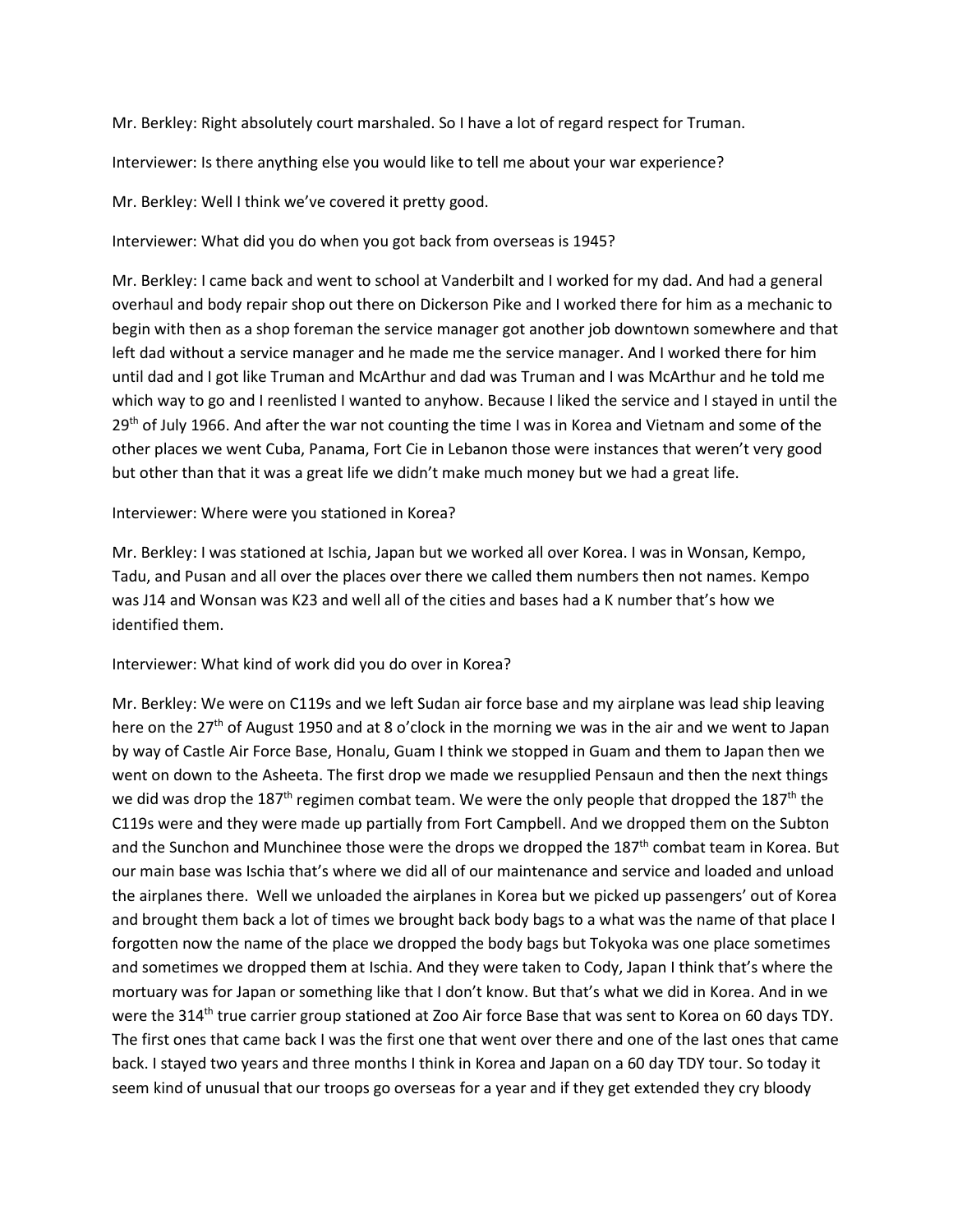murder and most of that is done by the wives and our wives didn't do that they didn't like it and some of us had children we didn't see and some of us had children that grew up while we were over there. But that was a common thing was the true carrier out there. We'd go somewhere on 30 days TDY and be gone six months. When I first went to Vietnam in the later part of 1953 I went over there on 30 days TDY and stayed 90 days. Hauling troops French troops out of Denangle to Shataro, France so I don't have much patients for these cry babies we've got today. Nor do I have much patients for the generals that don't stand on their two feet and run the war for themselves instead of letting Congress tell them what to do. Now the Presidents a different thing but Congress doesn't have any business telling them how to run the war.

Interviewer: The President is the commander and chef.

Mr. Berkley: Right, the President is the commander and chef and he has the final say so not congress. But they've decided they'll run the war now.

Interviewer: You don't like the power congress was given about war with the right to declare it?

Mr. Berkley: And to spend the money.

Interviewer: Right

Mr. Berkley: But you see I'm not politically correct.

Interviewer: I don't think I am either.

Mr. Berkley: And I don't practically give a dam whether anybody likes it or not.

Interviewer: Were you married when you went over to Korea?

Mr. Berkley: Yeh, I was.

Interviewer: When did you meet your wife?

Mr. Berkley: In 1940 in Science class at Central High School.

Interviewer: She waited for you.

Mr. Berkley: Well I didn't see her for years then I ran into her again an old high school buddy and I. I had a blind date with her one night and it just went from there. And that was in 1947. So that was a long time after.

Interviewer: Were you going to Vanderbilt then?

Mr. Berkley: No I was getting ready to, no I had gotten out of Vanderbilt because I was going into the service.

Interviewer: And you went to Vanderbilt on the GI bill?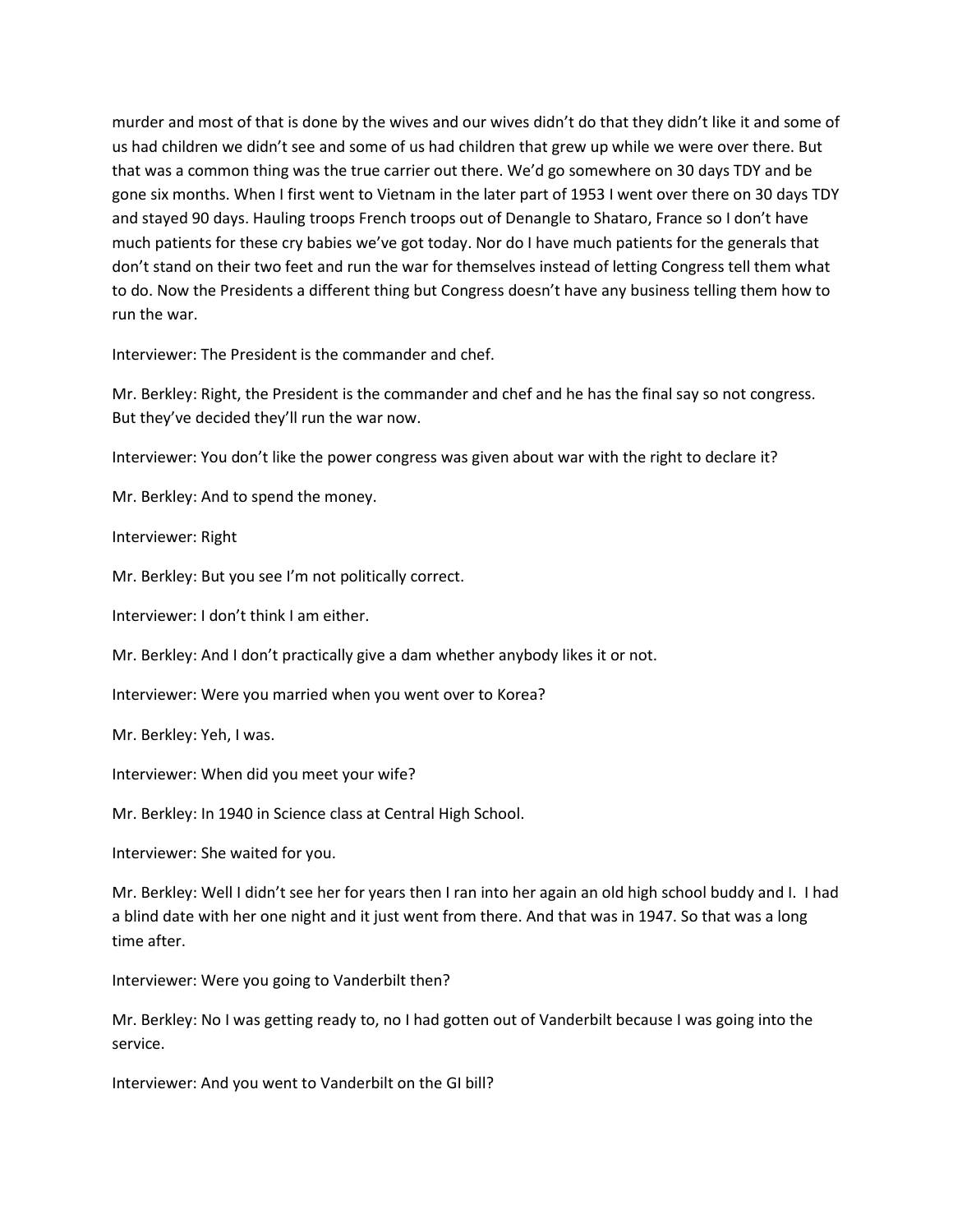Mr. Berkley: Right, I wasn't a fulltime student I was taking courses there and I dint like on campus I lived at home and I worked and I studied when I could at work. I went to class.

Interviewer: How many kids did you have?

Mr. Berkley: Two, I have and I still got well I had three and I still got two. One of them lives in Denton, Texas and one lives in Earnest.

Interviewer: Did either one of them go into the military?

Mr. Berkley: Both of them. Both of them were in Vietnam.

Interviewer: Are they boys

Mr. Berkley: Both of them are boys the girl died. She was a Cambridge diet trying to lose twelve pounds and it killed her she had a cardiac arrest. I don't know if you've ever heard of the Cambridge diet or not but it was a I guess you might say kind of a fad at that time it was back in the 70s and she lived in Colorado Springs, Colorado. And her electrolytes went below zero and she had a cardiac arrest and that's what killed her.

Interviewer: How old was she?

Mr. Berkley: She was 40 year old. Yeh 40.

Interviewer: When you were over in Korea did you write home a lot?

Mr. Berkley: No, not as much as I did during WWII. We worked night and day in Korea sometimes we would make three missions a day into Korea from Japan and drop supplies. Sometimes we'd unload supplies we hauled everything from war rollers to pigeon feed. Everything imaginable we'd haul into Korea to the troops then we'd drop everything you can imagine. We dropped road scrappers 105 heliodors we dropped everything imaginable to those troops over there ammunition everything.

Interviewer: So in your opinion was Korea and Vietnam fought hard than WWII?

Mr. Berkley: It was for us. And you know they killed more people almost as many people in Korea in three years as they did in Vietnam in ten years. And there was more artillery shells fired in Korea than there was in all of WWII. And that was one of our most ferocious wars in every respect and cold it was so cold even here in the states it was cold. But there we had we would pick up an airplane load of soldiers who's feet were frozen or frostbit. One trip after another.

Interviewer: What made you after going to WWII and Korea made you stay and go to Vietnam too? Just liked the service?

Mr. Berkley: Oh I loved the service. I've kind of got a different aspect of the service now I don't think that they have the same attitude today that we had then and they have to be politically correct and we did what we were told to do and people had common sense. They weren't as educated as they are now but they did a better job I think then that they do now.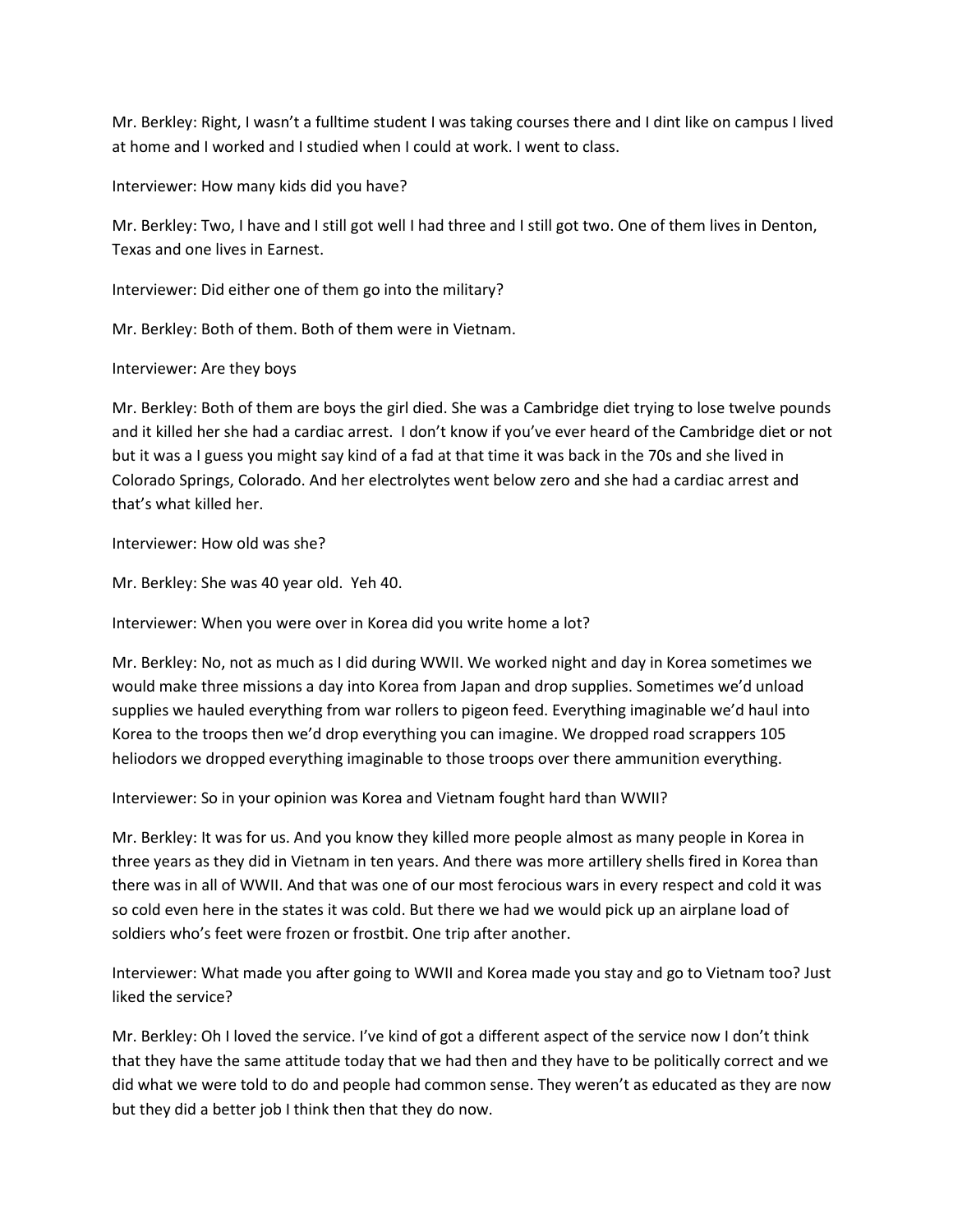Interviewer: How long were you over in Vietnam just had that 90 day tour?

Mr. Berkley: I was over there on numerous occasions but I never was stationed there I was always there on TDY. I was over there about five or six times I don't know.

Interviewer: When you were in Korea and Vietnam did you ever have any close calls like being shot down?

Mr. Berkley: We lost our squadron we lost two airplanes and our own troops shot down those two airplanes. Artillery shot them down. They were down low dropping supplies and got in the way of the artillery shooters. And they were the only two ships that we had knocked out of the sky in Korea but we had some damaged and we had some with runaway props and we had all kind of problems. We got into K23 and we were moving a bridge out to drop the Chosand Reservoir and some of our airplanes got in trouble there and we had three on the ground and we had a brand new captain that had just come there from the United States that came over as a commander of an airplane and was the commander of the mission and he wanted to bring the airplanes out then he wanted to blow em up because they weren't in commission and the Chinese weren't too far away. And he and I had some conflict I got airplanes in commission and we flew them out. And we had a C47 along side of us and we had to blow it up. I didn't have anything to do with the 47. I did have with the C119 and we got them out and that was a problem we had. We had one of them and then we had another guy come down from Tokyo that wanted to shoot and he lost an engine off an airplane and went into Bofu, Japan and landing gear up and an engine gone and we had to send a crew up there to repair the airplane and fly it back to Tachikawa to be completely overhauled. Those are some of the instances we had. We had one airplane that got four bullet holes in the top of the airplane but they came through and hit the rollers and the extractors we had for rolling the equipment out on in parachutes in flight and they were called conveyers they were like skate wheels, and the bullets would hit that skate wheels and it would become shatten and there was 133 holes in one airplane from five bullets. And of course we had to fix that one and get it back flying again. We had another one that a run of ammunition hit the tip of the prop blade and shattered it and caused tremendous vibration and they had to come in and take that prop off and put another one on before they could fly it out of Korea such mundane things as that happened to us over there.

Interviewer: What did you think about your sons being over in Vietnam?

Mr. Berkley: I wasn't very enthusiastic about them being over there. One of them I was still in the service while he was over there and the other one I had just retired when he went over. And I was more worried about the second one than I was about the first one. Cause the first one that went over he stayed over there about 18 months then my youngest son stayed about 13 months. But the war had escalated when the second one got there. The first one was a medic in the Army and the second one was a 104 aircraft mechanic and he was right in the middle of a whole bunch of they were dropping mortars in on the base where he was and things like that. The other one was pulling guys off of the front as a medic. I don't know why one worried me more than the other one did but the younger one did because the war had escalated more from; the first one went over there about 64. And Mike went over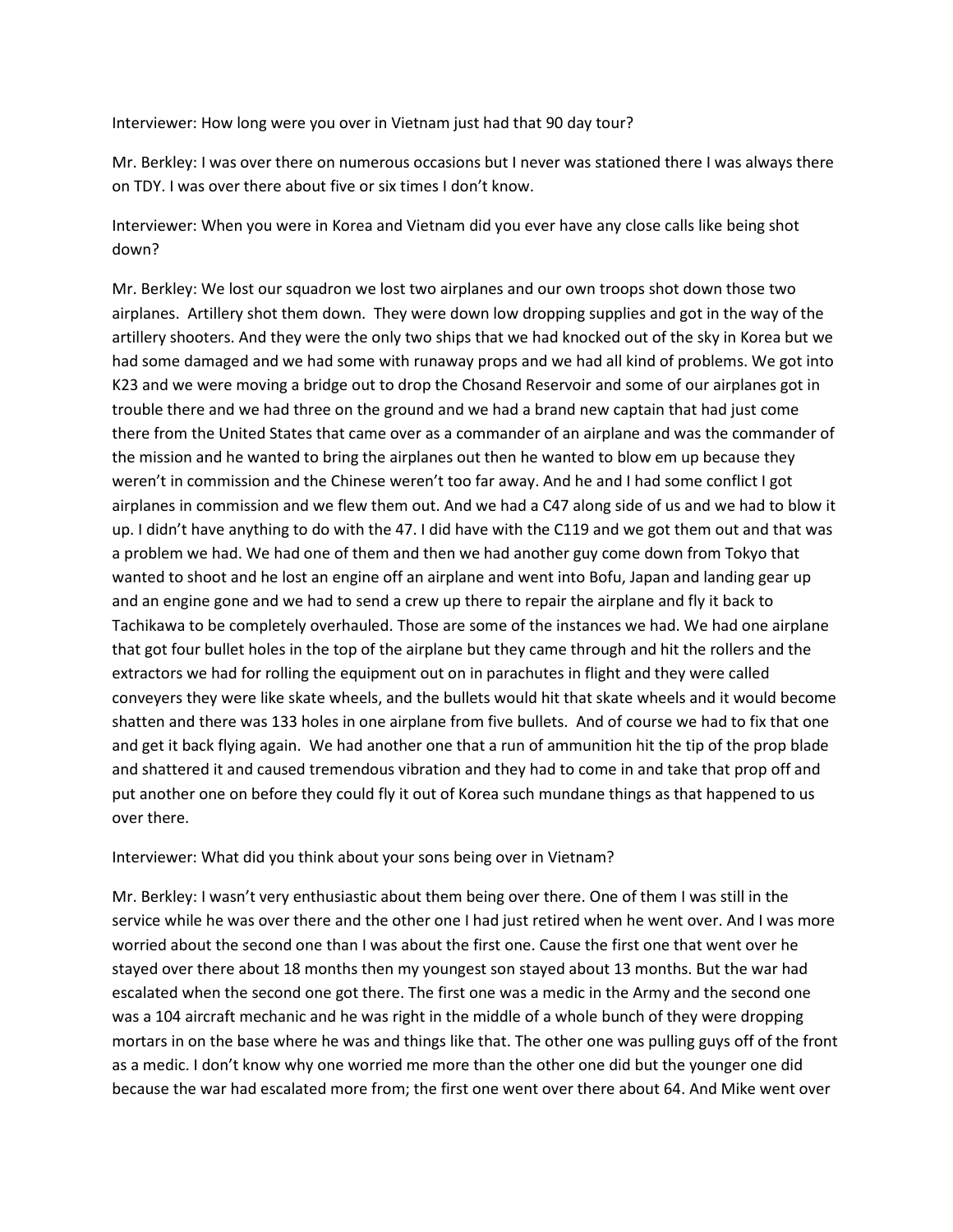there in 68 so the war really escalated from one time to the other was one of the reasons for my concern for them the way that it was.

#### Interviewer: Why did you get out when you retired?

Mr. Berkley: They just said they were going to send me back to Vietnam. I was an E8 and I had been instrumental for starting a school for a school for the C130 world wide training course at Sewer and they needed E8s and E9s in Vietnam and they kept sending them out and I could see that they were getting pretty lose to me and I told my commander I said I think I'm going to retire, he said when do you want to retire and I said as soon as I can and he said well let's see what we can do about that. He said I'll tell you what you stay for five more months and we'll go retire together and I think this was in February or March of 66 I said okay because he was a grand guy and sure enough we got word the our commander General Hardin and A39th air division commander was going to leave and I went in one morning and Colonel said Sarge it's time to go and I said where are we going and he said you said you wanted to retire. And so we turned and both of us went to headquarters and put in our papers and we retired within about 48 hours after we turned our papers in. But that same day we retired there was about 45 or 50 that retired. Well I'm sorry that I retired I wish I would have stayed. For one thing monetarily because in July of 66 we hadn't had a pretty good pay raise in a long long time then in September after we retired the services got the biggest raise they had ever had.

#### Interviewer: What did you do when you got out, just retired?

Mr. Berkley: When I retired I went to work for Locke at Marietta and they didn't do what they said they were going to do so I quit and came back to Nashville and went to work selling yellow page advertisements in the telephone directory. I enjoyed that pretty well but I didn't like working on the little books and being away from home all the time. I thought when I retired I was going to be at home. So that didn't work out so I came back and I went to work for International Academy computer programming and operations school at 19<sup>th</sup> and Broadway. The guy I worked for was a tremendous guy then we bought Falls Business College and he and I went down there as co-directors of Falls Business College and I stayed there for awhile. Then we went into business in mail services we selected addressed and mailed mail advertisements and such as that. Then I got another job after we sold that out a friend of mine, my son was in he was back in Mississippi then I think but anyhow we sold that business and I got in a little trouble all of a sudden I had too much blood in my body and the doctor grounded me and told me I couldn't work anymore for awhile and this friend of mine owned a business over on Lebanon Pike. And one day he says Bill what are you doing and I said not a thing and he says don't you want to work and I said man I'd give anything in the world to go back to work he said what's wrong and I said well the doctor put me down for 90 days. He said how long ago was that and I said about 60 and he said how would you like to drive this truck for me to Almery, Minnesota? I said great I'll do it when do you want me to leave. He said when can you leave and I said yesterday. So I started driving a truck for him and I really enjoyed it I didn't have any responsibility except to drive for Aladdin go to the hospital drop off a load made good money. And of course I wasn't making as much as I was as the director for Lucibee but I did pretty well. Then after that I went into another business burglar alarm business and we sold that out so by then I was ready to play golf. Since that time I've done quite a few things, not anything in